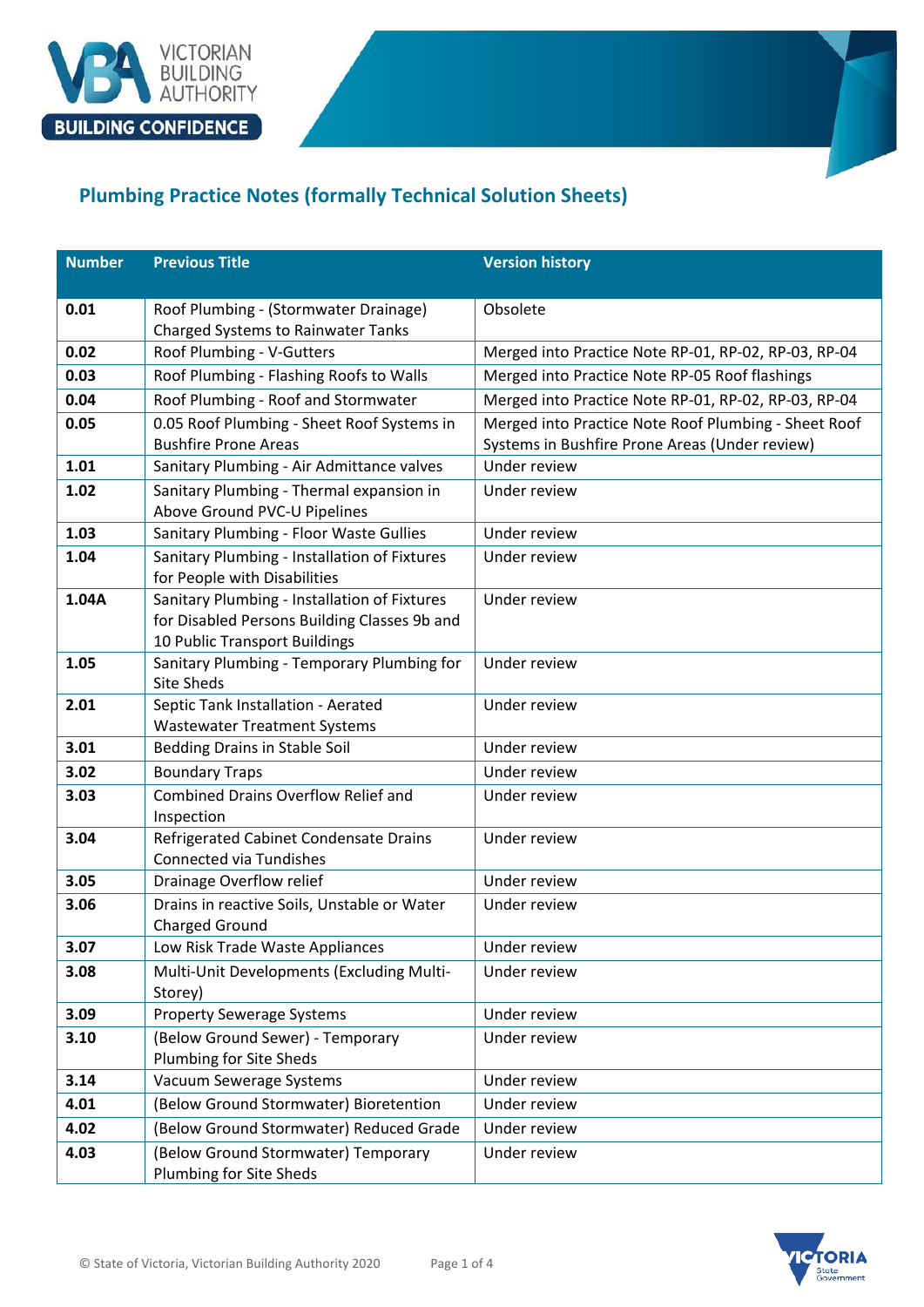| <b>Number</b> | <b>Previous Title</b>                                                               | <b>Version history</b> |
|---------------|-------------------------------------------------------------------------------------|------------------------|
|               |                                                                                     |                        |
| 4.04          | (Below Ground Stormwater) Sizing Drains<br>and Eaves Gutters                        | Under review           |
| 4.05          | (Below Ground Stormwater) Charged                                                   | Under review           |
|               | <b>Systems to Rainwater Tanks</b>                                                   |                        |
| 4.06          | (Below Ground Stormwater) Bedding Site                                              | Under review           |
|               | Stormwater drains                                                                   |                        |
| 5.01          | Cold Water Plumbing - Cold Water Pipe<br>Sizing testing and Commissioning           | Under review           |
| 5.02          | Cold Water Plumbing - Water Supply for                                              | Under review           |
|               | <b>Dental Consoles</b>                                                              |                        |
| 5.03          | Cold Water Plumbing - Drawings of Typical                                           | Under review           |
|               | <b>Water and Fire Services</b>                                                      |                        |
| 5.04          | Cold Water Plumbing - Hose Connection                                               | Under review           |
|               | <b>Vacuum Breakers</b>                                                              |                        |
| 5.05          | Cold Water Plumbing - Hot Water from Cold                                           | Under review           |
| 5.06          | <b>Taps</b>                                                                         | Under review           |
|               | Cold Water Plumbing - Maximum Outlet<br>Pressure within buildings Water Supply Flow |                        |
|               | Rates                                                                               |                        |
| 5.07          | Cold Water Plumbing - Multi-unit                                                    | Under review           |
|               | Developments (excluding multi-storey)                                               |                        |
| 5.08          | Cold Water Plumbing - Rainwater Supply for                                          | Under review           |
|               | <b>Water Closet Cisterns</b>                                                        |                        |
| 5.09          | Cold Water Plumbing - Rainwater Tanks -                                             | Under review           |
|               | <b>DUPLICATE OF TSS 99.02</b>                                                       |                        |
| 5.10          | Cold Water Plumbing - Temporary Plumbing<br>for Site Sheds                          | Under review           |
| 5.11          | Cold Water Plumbing - The use of pipe tube                                          | Under review           |
| 5.12          | Cold Water Plumbing - Transported Recycled                                          | Under review           |
|               | Water for Irrigation and Commercial Car                                             |                        |
|               | Washing                                                                             |                        |
| 6.01          | Hot Water Plumbing - Achieving Hot Water                                            | Under review           |
|               | Delivery Temperatures Dead ends                                                     |                        |
| 6.02          | Hot Water Plumbing - Cold Water Shut-Off                                            | Under review           |
|               | Valve                                                                               |                        |
| 6.03          | Hot Water Plumbing - Heat Trace Cables in<br>Warm and Hot Water Systems             | Under review           |
| 6.04          | Hot Water Plumbing - Installation of                                                | Under review           |
|               | Tempering Valves and Heat Retention for                                             |                        |
|               | Hot water Piping                                                                    |                        |
| 6.05          | Hot Water Plumbing - Maximum Outlet                                                 | Under review           |
|               | Pressure within Buildings water Supply Flow                                         |                        |
|               | Rates                                                                               |                        |
| 6.06          | Hot Water Plumbing - Solar Hot Water<br>Performance Requirements                    | Under review           |
| 6.07          | Hot Water Plumbing - Special Option for a                                           | Under review           |
|               | Temperature Pressure Relief (TPR) Valve                                             |                        |
| 6.08          | Hot Water Plumbing - Temporary plumbing                                             | Under review           |
|               | for site sheds                                                                      |                        |

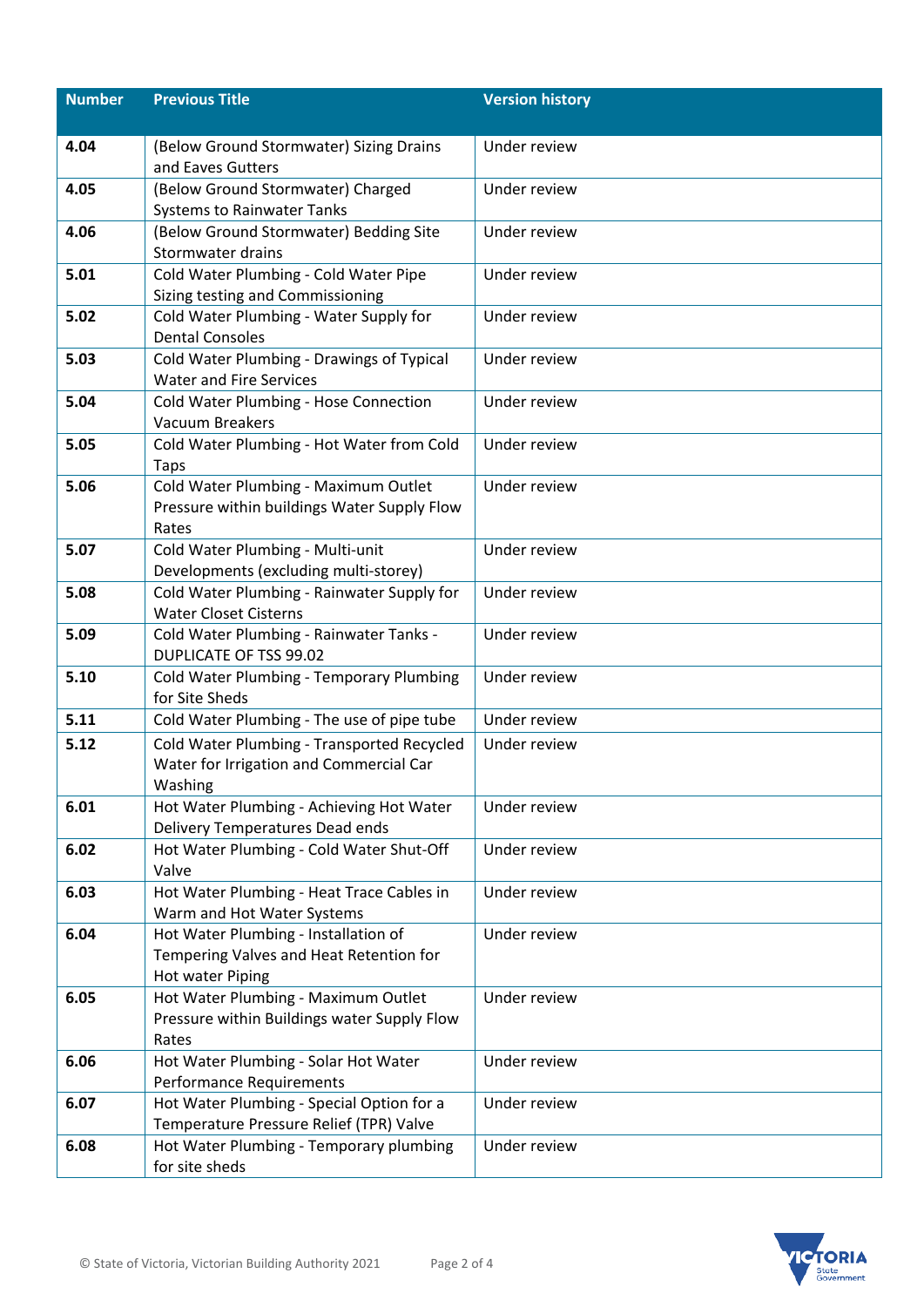| <b>Number</b> | <b>Previous Title</b>                                                                                      | <b>Version history</b>                                                                                                                     |
|---------------|------------------------------------------------------------------------------------------------------------|--------------------------------------------------------------------------------------------------------------------------------------------|
|               |                                                                                                            |                                                                                                                                            |
| 6.09          | Hot Water Plumbing - Temperature Pressure<br>Relief (TPR) Valve Drain Lines                                | Under review                                                                                                                               |
| 6.10          | Hot Water Plumbing - Thermal Insulation of<br><b>Heated water Pipework</b>                                 | Under review                                                                                                                               |
| 6.11          | Hot Water Plumbing - Warm Water Systems                                                                    | Under review                                                                                                                               |
| 6.12          | Hot Water Plumbing - Water Tempering                                                                       | Under review                                                                                                                               |
|               | <b>Control Options for Non Storage</b>                                                                     |                                                                                                                                            |
| 6.13          | Hot Water Plumbing - Solar Heated Water - 6<br><b>Star Requirements</b>                                    | Merged into Practice Note Solar (Under review)                                                                                             |
| 7.01          | <b>Mechanical Services - Solid Fuel Heaters</b>                                                            | Merged into Practice Note MS-01 (Under review)                                                                                             |
| 7.02          | <b>Mechanical Services - Cooling Towers</b>                                                                | Merged into Practice Note MS-02 (Under review)                                                                                             |
| 7.03          | <b>Mechanical Services - Condensation</b><br>Drainage Utilising Self Sealing Devices                       | Merged into Practice Note MS-03 (Under review)                                                                                             |
| 7.04          | Mechanical Services - Flexible Ducting for<br>the Heating, Cooling and Ventilation of a<br><b>Building</b> | Merged into Practice Note MS-04 (Under review)                                                                                             |
| 7.05          | Mechanical Services - Evaporative Coolers:<br><b>Drainage Provisions</b>                                   | Merged into Practice Note MS-05 (Under review)                                                                                             |
| 7.06          | <b>Mechanical Services - Heat Shifters</b>                                                                 | Merged into Practice Note MS-06 (Under review)                                                                                             |
| 7.07          | <b>Mechanical Services - Mechanical Exhaust</b><br><b>Ventilation Systems</b>                              | Obsolete                                                                                                                                   |
| 7.08          | Mechanical Services - Split System Air<br>Conditioner                                                      | Merged into Practice Note MS-08 (Under review)                                                                                             |
| 7.07          | Mechanical Services - Mechanical Exhaust                                                                   | Under review                                                                                                                               |
|               | <b>Ventilation Systems</b>                                                                                 |                                                                                                                                            |
| 8.01          | <b>Backflow Prevention - Backflow</b>                                                                      | Under review                                                                                                                               |
|               | <b>Requirements for Hydronic Heating</b><br>Installations                                                  |                                                                                                                                            |
| 8.02          | <b>Backflow Prevention - Cross Connections in</b><br><b>Drinking Water Supplies</b>                        | Under review                                                                                                                               |
| 8.03          | <b>Backflow Prevention - Transported Recycled</b><br>Water for Irrigation and Commercial Car<br>Washing    | Under review                                                                                                                               |
| 91.01         | Grey or Recycled Water - Transported<br>Recycled Water for Irrigation and<br><b>Commercial Car Washing</b> | Under review                                                                                                                               |
| 91.02         | Grey or Recycled Water - Grey Water or                                                                     | Under review                                                                                                                               |
|               | Recycled Water non drinking water supply                                                                   |                                                                                                                                            |
| 91.04         | Grey or Recycled Water - Grey Water and<br>Recycled Water                                                  | Under review                                                                                                                               |
| 92.01         | Gas fitting - Allowable Leakage Rate for<br><b>Existing Fuel Gas Installation</b>                          | Merged into practice note GF-01 Allowable leakage<br>rates for existing standard gas installations with a<br>metering pressure of 1.13 kPA |
| 92.02         | Gas fitting - Connection of Commercial<br><b>Catering Equipment</b>                                        | Obsolete                                                                                                                                   |
| 92.03         | Gas fitting - Commercial Catering Equipment<br>and Residential Cooking Appliances                          | Merged into practice note GF-02 Type A Residential<br><b>Cooking Appliances</b>                                                            |
| 92.05         | Gas fitting - Natural Gas Type A Installations                                                             | Merged into practice note GF-03 Gas fitting -                                                                                              |
|               | Appliances in Roof Space                                                                                   | <b>Commercial Catering Equipment and Residential</b>                                                                                       |
|               |                                                                                                            | <b>Cooking Appliances</b>                                                                                                                  |